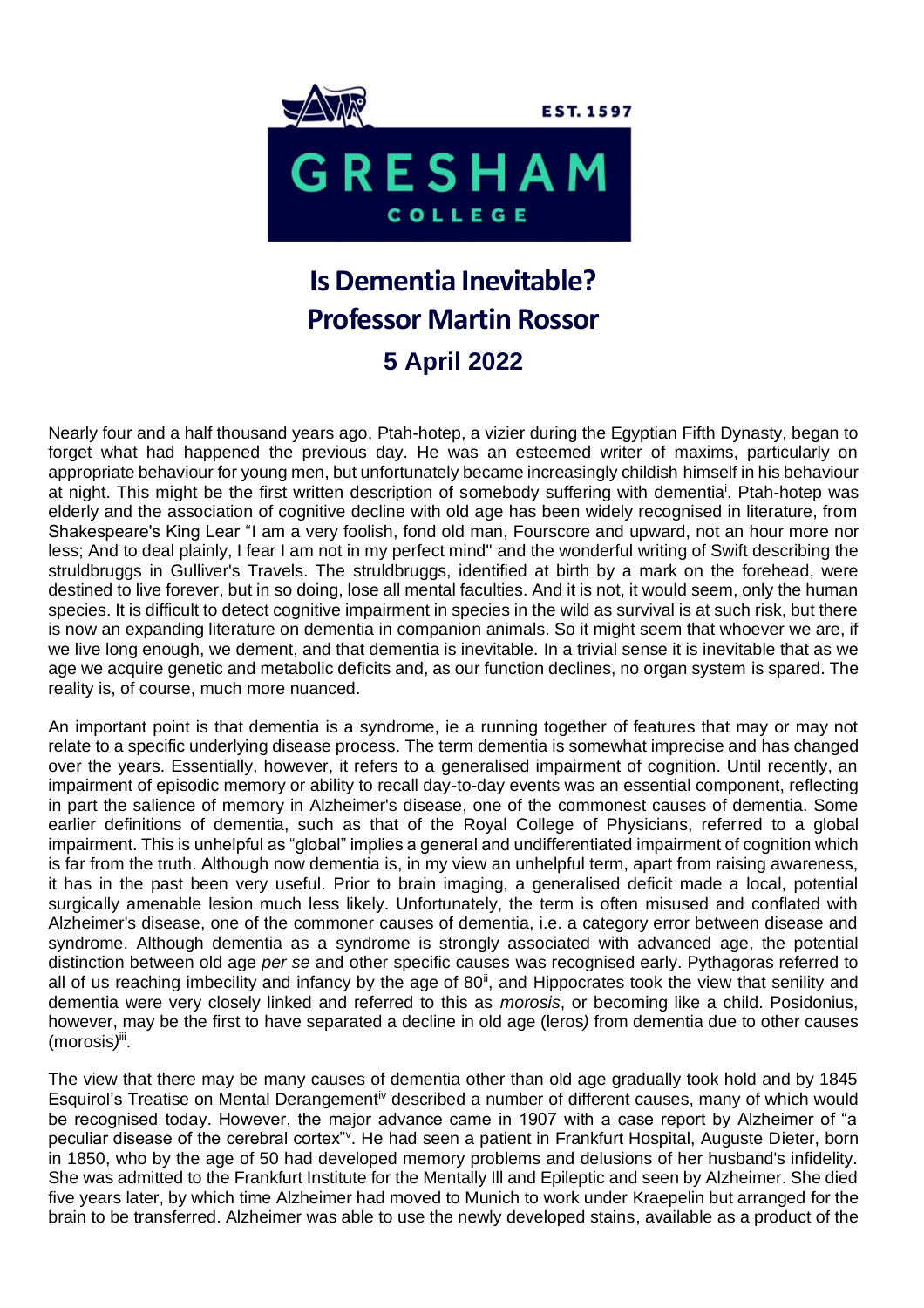burgeoning German dye industry and used so successfully by Nissl, to visualise brain changes at a neuronal level. In so doing, he was able to identify the two features that now characterise the eponymous disease, namely senile plaques and neurofibrillary tangles. The former are extracellular deposits of an amyloid protein referred to as Aβ. It belongs to a class of proteins that have a propensity to misfold to form characteristic beta pleats and thus become insoluble and lose function. Neurofibrillary tangles are intracellular and comprise misfolded tau protein, an essential component of the microtubule complex that provides the internal skeleton of neurons. Alzheimer's patient was young and, until well into the 1980s, Alzheimer's disease was considered to be a rare pre-senile dementia (retirement age of 65 years being the conventional cut off between pre-senile and senile). Senile dementia was considered to be separate from Alzheimer's disease and more likely to be due to vascular diseases. However, the pioneering work of Roth and colleagues in Newcastle demonstrated the frequency of plaques and tangles in so called senile dementia, albeit often in association with vascular disease. The study of younger patients avoids the comorbidities seen in the older person and allows for study of a relatively pure form of Alzheimer's disease. This is particularly true of a very rare hereditary form that is inherited as an autosomal dominant disease, i.e. there is a 50% probability of offspring being affected. The study of such families identified that the culprit genes are either directly or indirectly involved in the synthesis or breakdown of the amyloid protein that is deposited in senile plaques. This has led to the development of numerous drugs targeting the amyloid pathway and more recently the downstream tau pathology of neurofibrillary tangle formation. This does of course assume that the features of familial Alzheimer's disease can be generalised to the much more common sporadic disorder. The study of familial Alzheimer's disease also provides an opportunity to track the progression of the disease from the pre-manifest stage, something that is difficult to undertake in the general population. Such studies have demonstrated a long period where structural changes with brain tissue loss can be seen years before symptoms emerge<sup>vi</sup>. This is similar to the pre-manifest period of cancers that may be developing for many years before the declaration of symptoms, and early recognition may provide a window of opportunity to intervene if we do develop effective treatments. These studies show the predilection of the disease for the hippocampus and other medial temporal lobe structures involved in our ability to form and maintain memories for everyday events. This memory loss is a characteristic feature of the disease, but to focus on this alone risks ignoring other presentations due to the disease selectively picking off specialised neural networks. These other examples also provide further illustration of the danger of thinking in terms of the dementias as global deficits. Alzheimer's disease can start at the back of the brain, in the areas involved with visual processing, and can lead to a variety of symptoms relating to the perceptions of space and location. A striking example is the inability to locate an object in space<sup>vii</sup>. In this situation, people are unable to reach for static objects such as a knife and fork. However, far from being a global deficit of vision, the pathways involved in motion perception are spared by the disease allowing correct perception and location of a moving object.

The focus on what we can easily measure - lists of numbers, names of objects, counting, where an object is - can miss so much, not least creativity that can emerge even as some cognitive skills are lost. William Utermohlen was a portrait artist who moved from Philadelphia to London. Sadly, in the early 1990s, he developed memory impairment and with a diagnosis of Alzheimer's disease, was entered into a drug trial that we were running at Queen Square. William had ceased to paint, but with encouragement from our research nurse, Ron Isaacs, he started again and continued with a series of self portraits as the disease progressed<sup>viii</sup>.

We have focused on Alzheimer's disease as being the commonest of the dementias, but the number of diseases potentially causing a dementia syndrome is legion and impossible to encompass in a single lecture. I would like to mention one other disease, namely semantic dementia. There is a large group of degenerative dementias that have been distinguished clinically from Alzheimer's disease on the basis of a more frontal involvement of the brain with features that involve behaviour changes and/or speech and language impairment<sup>ix</sup>. One such is the so-called semantic dementia. This derives from an important distinction between our episodic memory, ie our memory for events or episodes in our life, the type of memory that is so commonly impaired in Alzheimer's disease and which we tend to associate with the term dementia. However, there is also semantic memory that is our memory for world knowledge, concepts, facts and ideas. I rely on my episodic memory to recall that I came to Barnard's Inn Hall to give a lecture, but rely on my semantic memory to recall what giving a lecture means. In passing one should mention that I have given two examples here of distinct types of memory but there are many other types of memory that can be selectively spared or damaged in brain diseases. For example, short term memory needed to recall a telephone number long enough to dial is relatively spared in Alzheimer's disease.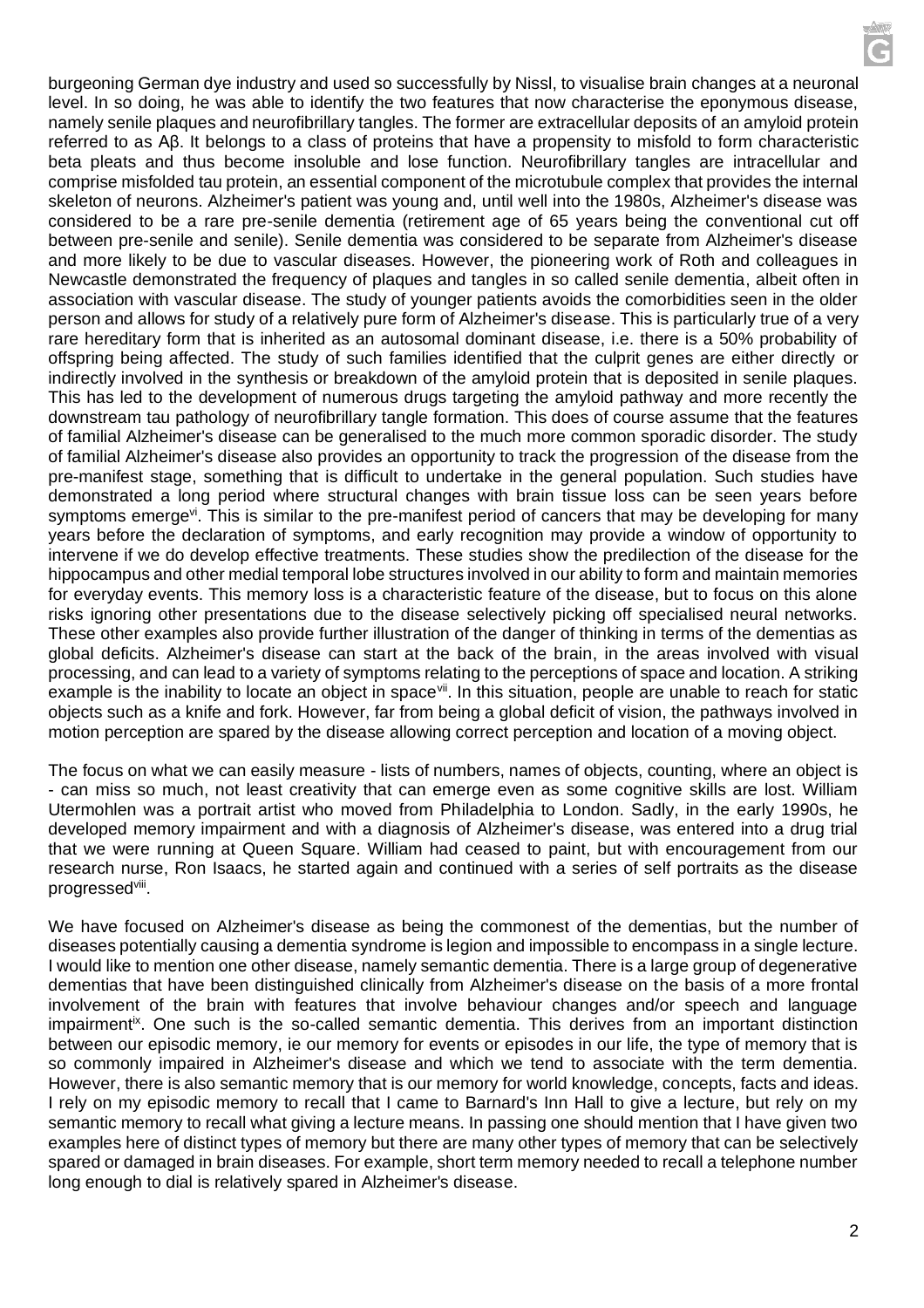Before returning to the question of whether dementia is inevitable and what do we do about it, I want to make the case for forgetfulness, which does have a very bad press. We are always complaining about memory but none of us can remember all details of our lives, nor indeed all the facts that confront our semantic memory. Increasingly, it is recognised that forgetting is an important part of adaptive plasticity and there is interest in how the normal physiology of forgetting may interact with disease<sup>x</sup>. The Argentinian writer Jorge Borges describes in Funes the Memorious<sup>xi</sup> a man who has total recall after a fall from a horse. It is a life impossible to lead.

So some forgetting is inevitable - indeed essential. But is dementia inevitable? The answer to this, other than in the trivial sense that if we live long enough, everything declines, is a confident No. There has been increasing interest in the study of centenarians. One famous case is that of Jeanne Calment, who died in 1997 at the age of 122<sup>xii</sup>. Sadly, she outlived her daughter and her only grandson, who died young in a road traffic accident. At the age of 90, she entered into a viager agreement with a local attorney, whereby he owned her apartment but on the basis that she had the right to live there and received two and a half thousand francs per month. The attorney also predeceased her. In her recent years, she underwent a CT scan and some simple cognitive tests which, allowing for her loss of sight and hearing, showed relative preservation. Importantly, there are examples of individuals continuing with excellent cognitive skills late into life. Picasso and Grandma Moses as artists, and Arthur Rubinstein as musician. It is not only in the creative arts, but also in science where there are examples. Namely, Hans Kosterlitz discovering the enkephalins when he was in his 70s.

So where are we now with treatment, and most importantly, prevention? When thinking of dementia treatments, there is a tendency to focus on Alzheimer's disease, and there have been breakthrough claims for treatments that are focused on the amyloid protein. It is very early days, but I am confident that we will have a menu of drugs that can target different aspects of the protein pathways, including, for example, tau antisense oligonucleotides. However, we need to be very careful about the use of the term "cure" as freedom from a disease is relatively uncommon, and most diseases are managed as long term illnesses, for example diabetes and many cancers. It is likely that we will move to a situation of managing the protein burden that can arise from Alzheimer's disease rather than curing, and in this situation, early intervention will be key. This view, however, assumes we are dealing with a discrete disease entity.

Occam's (Ockham) Razor, or the principle of parsimony, is a major tool in the diagnostic process. But as we age and accumulate errors in our biology, Hickam's dictum (a patient can have as many diseases as they darn well want) becomes more useful. A unitary diagnosis of Alzheimer's disease works very well in the young person with an APP gene mutation, but not so well in an 80 year old where the changes of AD are usually occurring together with vascular changes. Moreover, we increasingly recognise that as Alzheimer's disease advances, the abnormal deposition of amyloid and tau seed the abnormal deposition of other proteins. For example, the synuclein that is the hallmark of Parkinson's disease.

Given this complexity, prevention becomes increasingly important. A Lancet Commission led by colleagues at UCL has synthesised the evidence for potentially reversible factors, many of which are also important for preventing cardiovascular disease<sup>xiii</sup>. Indeed, there is evidence that the incidence of dementia in Europe and the U.S. is decreasing. This is almost certainly due to the better management of vascular risk factors, particularly hypertension in midlife. However, although the incidence may be decreasing, with increased longevity, the prevalence is still rising. The focus of the Commission is on all-cause dementia, but it is worth bearing in mind that dementia is only the tip of the iceberg of cognitive impairment<sup>xiv</sup>. We need to consider the challenge of maximising cognitive potential at the individual and societal level and throughout life, rather than just focus on late life dementia. Many of the challenges are wicked problems, but some lifestyle factors are manageable by each of us at a personal level. For example, exercise for both the body and the brain. Intellectual stimulation is very important, and so keep attending Gresham lectures.

© Professor Rossor, 2022